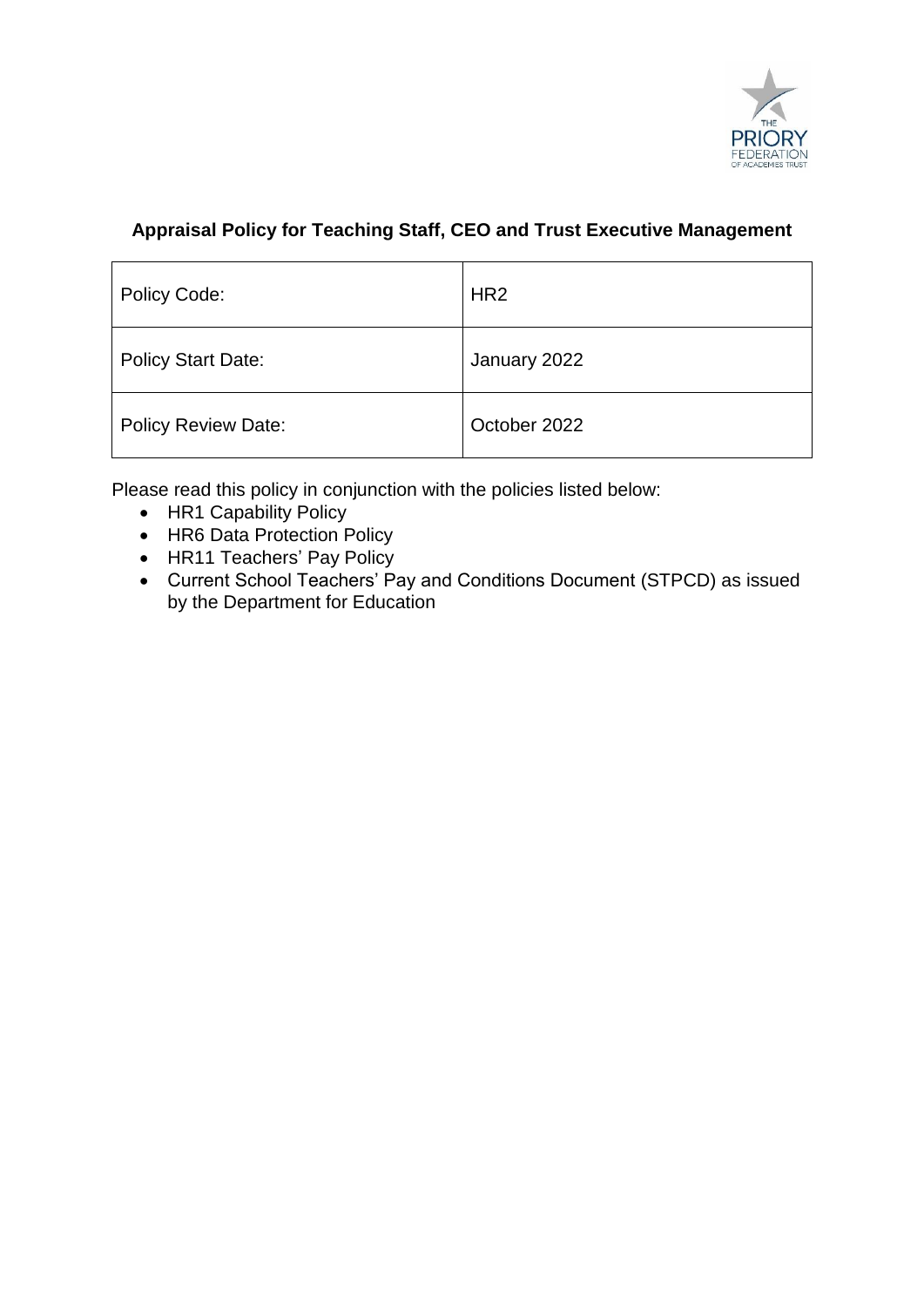

### **1 Policy Statement**

- 1.1 The Priory Federation of Academies Trust is committed to providing high quality outcomes through high quality teaching and learning. Maximising Learning is the approach which the Trust uses to help all teachers to deliver quality first teaching and assessment. Through our workforce we aim to provide opportunities for all of our pupils, whatever their ability. Each employee will therefore be given support to ensure that they have the skills they need to carry out their role; to help them to improve their performance continually; and to allow them to develop to their full potential which will in turn help improve outcomes for young people. The Trust's approach to academy, personal and professional development (Maximising Effectiveness) supports continual improvement at all levels.
- 1.2 This policy sets out the framework for a clear and consistent assessment of the overall performance of teachers and for supporting their development needs within the context of the Trust's development plans.
- 1.3 This appraisal policy has been developed to comply with current legislation including the Education (School Teachers' Appraisal and Induction Arrangements for School Teachers) (England) Regulations 2012 (the Appraisal Regulations), that apply to teachers in all maintained schools. The Priory Federation of Academies Trust has decided to follow the principles of these Regulations in developing and implementing this policy.
- 1.4 This Trust regards the Department for Education Teachers' Standards as the baseline of expectations for the professional practice and conduct of teachers, from the point of qualification.
- 1.5 References to the Trust or Academy within this policy specifically include all Primary, Secondary and Special Educational Needs academies within the Trust, as well as the Early Years setting at the Priory Witham Academy, Priory Apprenticeships and Lincolnshire SCITT.
- 1.6 This policy does not form part of any employee's contract of employment and may be amended at any time.
- 1.7 This policy applies to all teaching staff of the Trust except those on contracts of less than one term, those undergoing induction (i.e. Early Career Teachers) and those who are subject to the Trust's Capability Policy. This policy will also apply to support staff employed within the Trust Executive Management and the Chief Executive Officer (CEO). This policy does not apply to agency workers.
- 1.8 Employees within a probationary period are, in addition, subject to the probation contractual terms.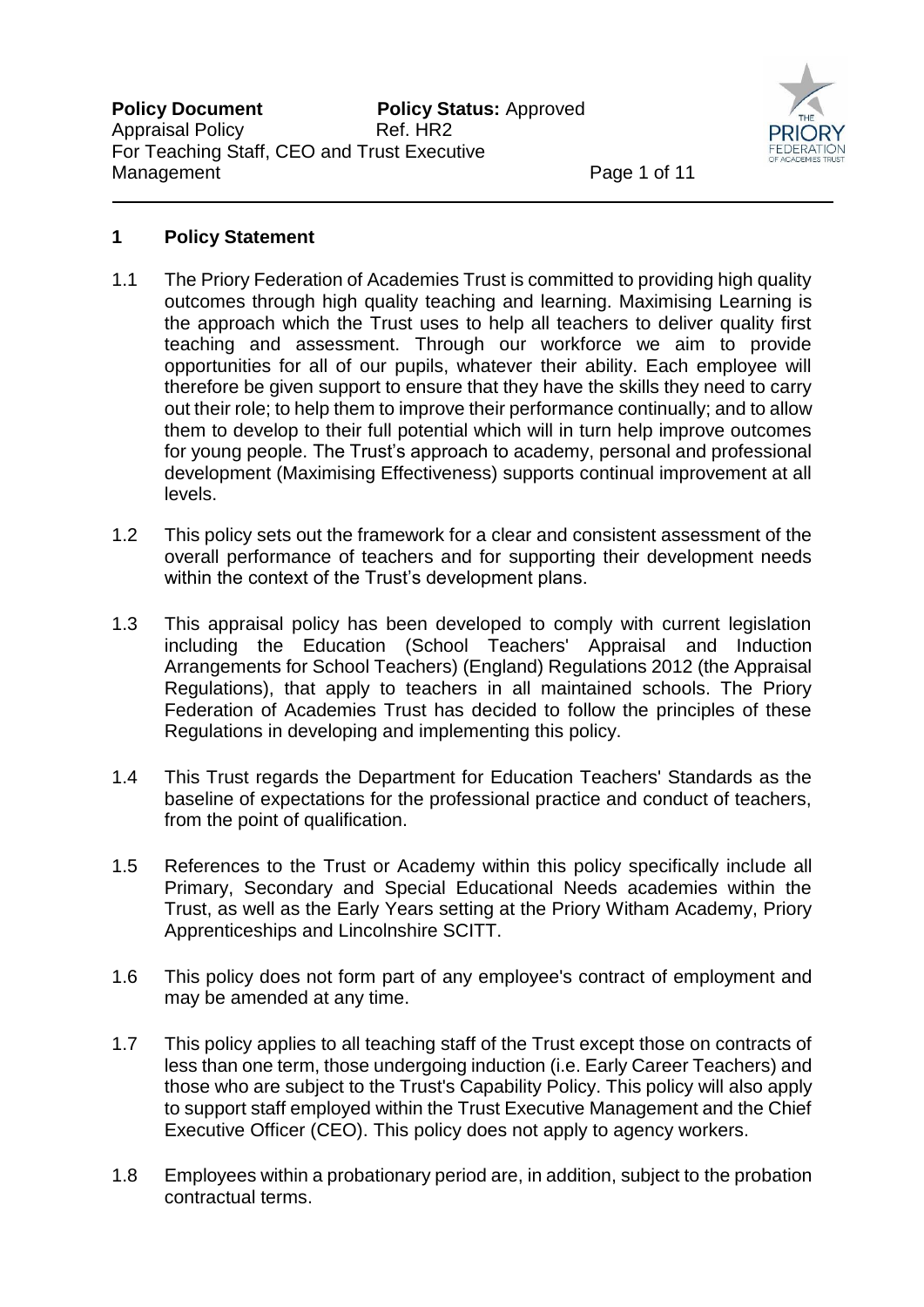

1.9 Where a teacher is not covered by this policy as set out in 1.8 above, then performance will be managed through regular supervision and feedback.

### **2 Roles, Responsibilities and Implementation**

- 2.1 The Pay, Performance and HR Committee has overall responsibility for the effective operation of this policy and for ensuring compliance with the relevant statutory framework. This committee delegates day-to-day responsibility for operating the policy and ensuring its maintenance and review to the Director of Human Resources.
- 2.2 Leaders and managers have a specific responsibility to ensure the fair application of this policy and all employees are responsible for supporting colleagues and ensuring its success.
- 2.3 In implementing this policy, Priory Federation of Academies Trust will ensure that appraisal is managed in a way that avoids increased workload for all parties concerned, for example, reviewing the number and frequency of meetings and observations, and ensuring the process for collecting evidence is always proportionate.
- 2.4 The Trust will appraise the performance of the CEO. The CEO may appoint an external advisor to appraise the performance of the Headteachers and the Trust Executive Management Team. In turn, the Headteacher of each Academy is responsible for ensuring the review of the performance of every other teacher deployed at the Academy.

### **3 The Appraisal Period**

- 3.1 The appraisal period will be for 12 months and will begin on  $1<sup>st</sup>$  September; the process must be completed by 31st October for teachers and by 31st December for the CEO, the Headteachers and the Trust Executive Management Team. The cycle will begin with an initial meeting and will end with a final review meeting. The Trust strongly recommends that there should also be a mid-year review meeting. The purpose of any appraisal meeting is to review the employee's current job, their performance and their future plans. Any meeting will also be an opportunity to discuss how the employee can contribute to the wider work of the Trust and to agree how appraisal objectives will be met.
- 3.2 Where a teacher starts their employment, or transfers to a new post within the Trust part way through an appraisal cycle, the Headteacher (or in the case where the employee is the CEO, a Headteacher or part of the Trust's Leadership, the Trust) shall determine appraisal arrangements for the remainder of the appraisal period, with a view to bringing their cycle into line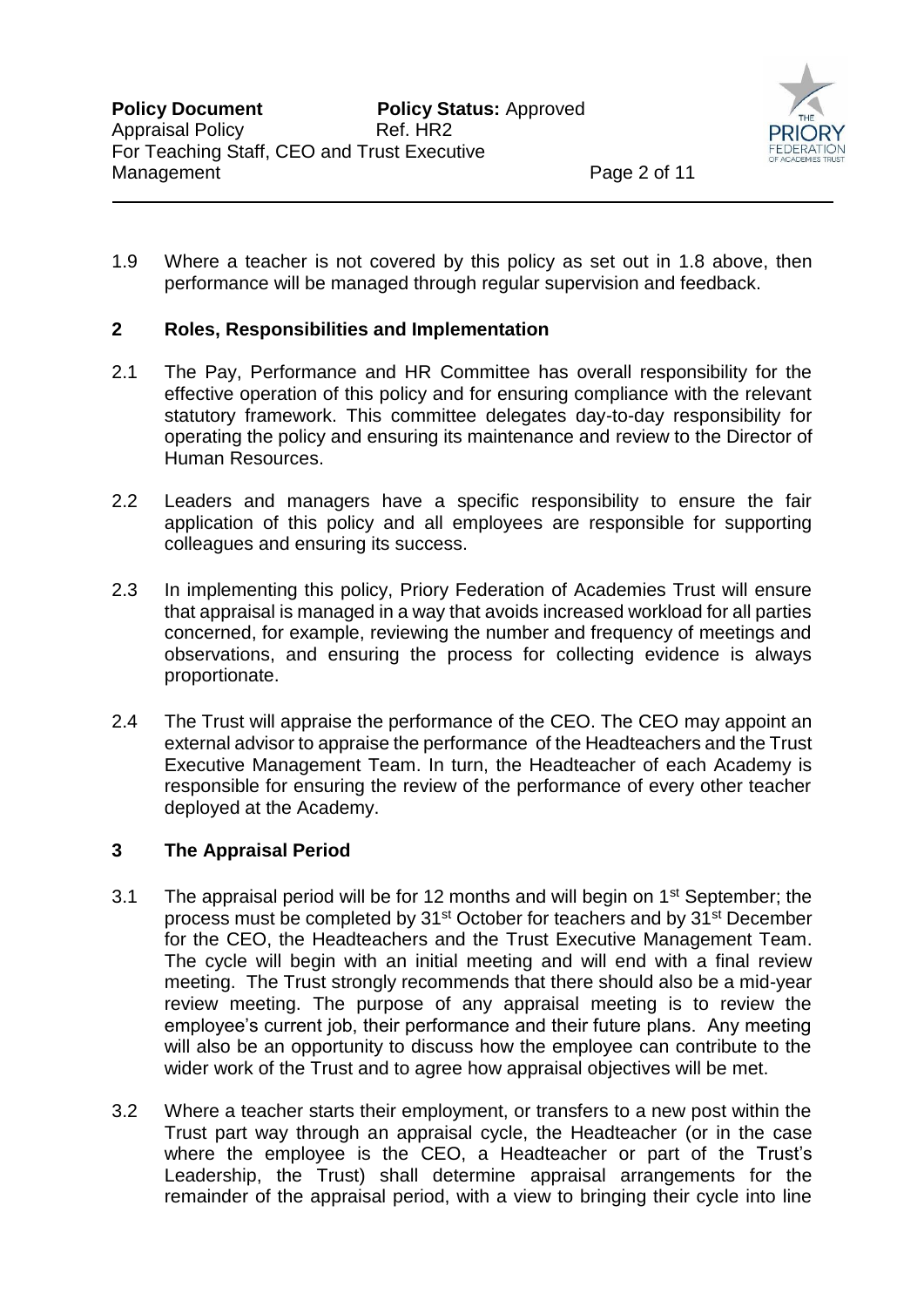

with the cycle for other teachers and staff as soon as possible. In these circumstances, an appraisal cycle must not be extended beyond one year.

3.3 Where a teacher is employed on a fixed term contract for a period of less than 12 months but more than one term, the teacher will have their performance managed in accordance with the principles underpinning this policy. The length of the appraisal period and the teacher's objectives will be determined by the duration of the contract.

### **4 The Appraisers**

- 4.1 Those leading appraisal meetings (appraisers) will be provided with appropriate training and there will be annual moderation of all in-house systems, e.g. evaluating the quality of teaching processes in academies.
- 4.2 Arrangements for the CEO, the Headteachers and the Trust Executive Management Team:
	- a) The Trust is the appraiser for the CEO. This has been delegated to the Pay, Performance and HR Committee.
	- b) The CEO has been delegated responsibility as the appraiser of the Headteachers and the Trust Executive Management Team.
	- c) The CEO, the Headteachers and the Trust Executive Management Team can each raise an objection to the Chair of the Trust, in writing and with good reason, outlining why an appointed Trustee should be excluded from the appraisal process. Where the objections are rejected, the colleague should be advised in writing.
	- d) The Trust appoints an external adviser for the purposes of providing it with advice and support in relation to the appraisal of the CEO, the Headteachers and the Trust Executive Management Team. The qualifications and experience required of an external adviser are not set by regulation, however the appointed advisor will be suitably skilled and/or experienced. It is for the Trust to decide who it wishes to use as an external adviser, ideally with the agreement of all parties concerned.
	- e) The external adviser is not responsible for determining a recommendation to the Pay, Performance and HR Committee on whether an increment should be paid, following the review; this is a matter for the committee in the case of the CEO, and the CEO for Headteachers and the Trust Executive Management Team. However, Trustees on the committee can ask for advice and should take account of any advice offered.
- 4.3 Arrangements for all other teachers:
	- a) The Headteacher is responsible for the appraisal cycle of all teachers in the Academy. The Headteacher may delegate this responsibility to the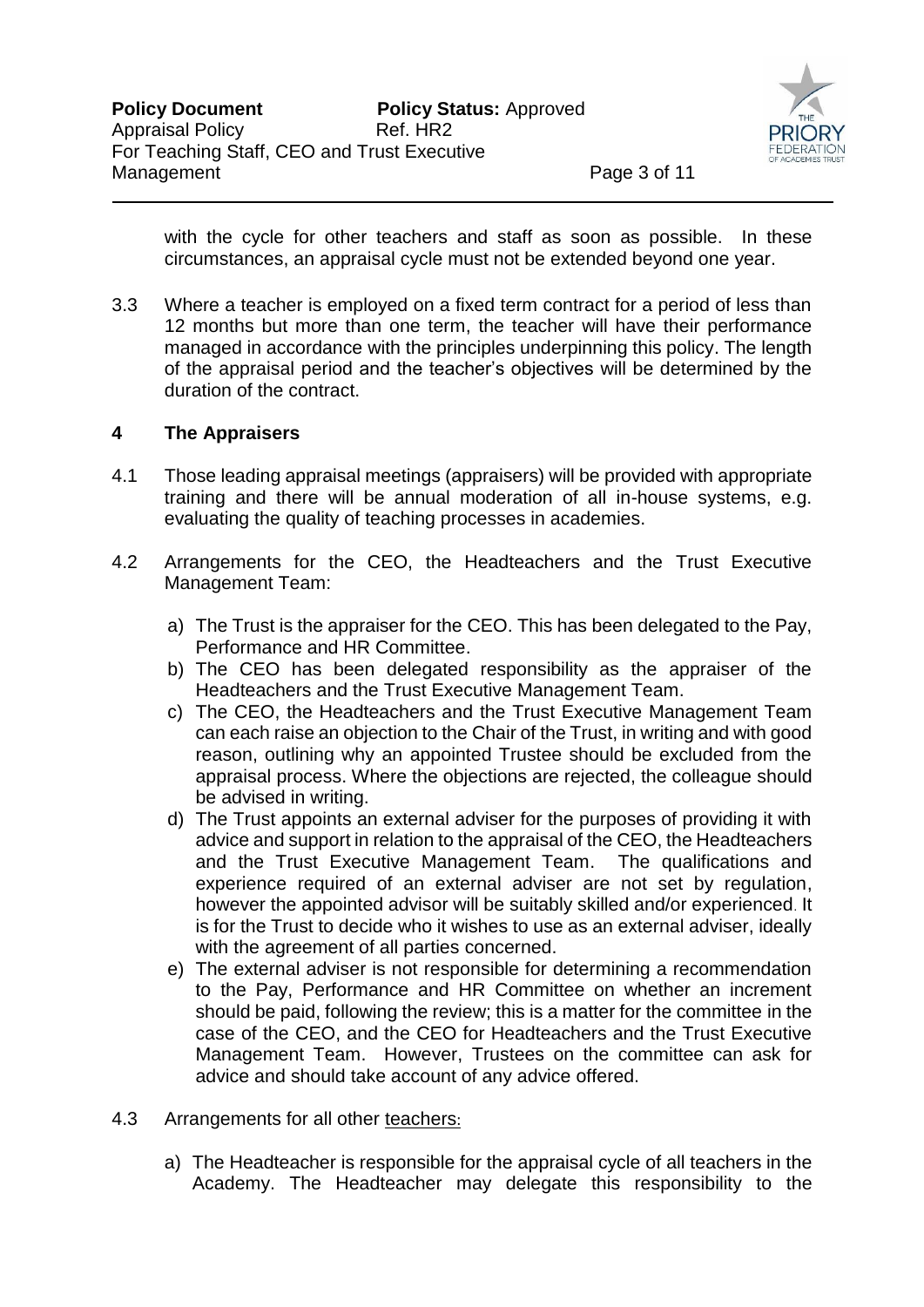

employee's immediate line manager. Employees will be notified of who their appraiser will be, before or as soon as practicable after the start of each appraisal period.

b) If a teacher wishes to change their appraiser, on professional grounds, they can do this once per academic year by request in writing to the member of SLT/Headteacher in charge of appraisal. Where the objections are rejected, the teacher will be advised in writing. The member of SLT/Headteacher's decision is final.

### **5 Objectives**

- 5.1 In relation to the CEO, the Trust must, before, or as soon as practicable after, the start of each appraisal period, inform them of the standards against which their performance will be assessed. Areas of development against each objective will be set for the appraisal period.
- 5.2 In relation to the Headteachers and Trust Executive Management Team, the CEO must, before, or as soon as practicable after, the start of each appraisal period, inform them of the standards against which their performance will be assessed. Objectives will be set for the appraisal period.
- 5.3 In relation to every teacher employed at that Academy, the Headteacher must, before, or as soon as practicable after, the start of each appraisal period, inform the teacher of the standards against which their performance will be assessed. The Trust sets three objectives for all teachers; personalised approaches to meeting these objectives will be set. Headteachers may delegate this responsibility to other staff.
- 5.4 The objectives contribute to the improvement of the Trust's educational provision and performance and appraisers will, therefore, be expected to align individual approaches to meet objectives with the Trust's priorities.
- 5.5 The approaches to meeting objectives will be specific, measurable, achievable, realistic and time bound and will be appropriate to the teacher's role and level of experience.
- 5.6 All appraisers and appraisees should look to agree how objectives will be achieved; where agreement cannot be reached, the appraiser shall make the final judgement.
- 5.7 The Trust has a duty to have a regard to the work life balance of all employees and the objectives will reflect this.
- 5.8 Standard objectives set by the Trust are: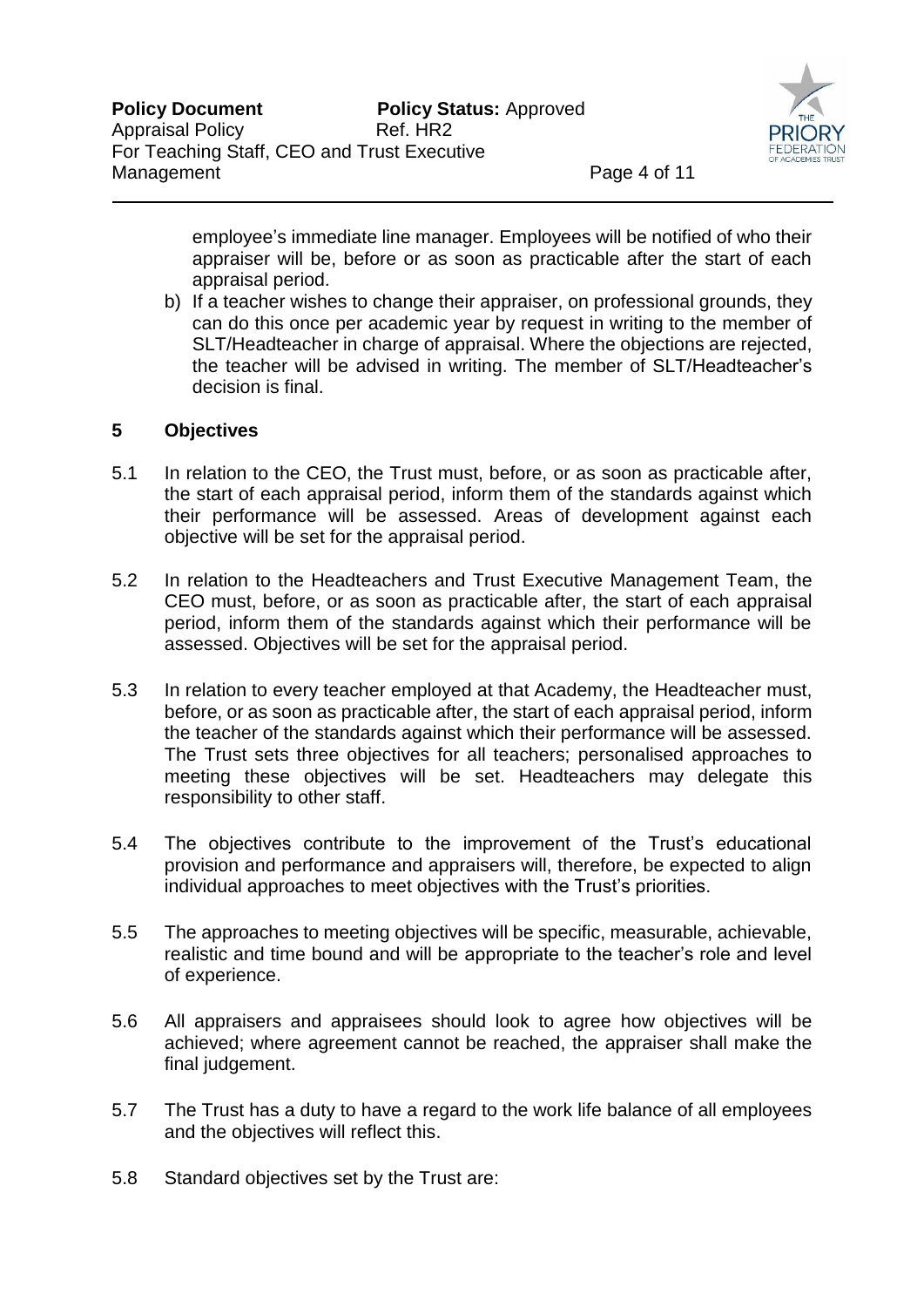

- Teaching: To ensure an increasing positive impact on pupil/student progress by developing areas of practice in order that pupils/students perform in line with expectations.
- Professional Duties: To provide a positive and increasing contribution to the outcomes of pupils/students by fulfilling the teacher's role within the Academy, having high expectations and supporting the Academy in achieving its priorities as outlined in the Academy Development Plan.
- CPD: To have an increasing impact on the effectiveness of staff, teachers are expected to undertake a period of professional development, with clearly established and successful outcomes, which can be used by themselves and others.
- 5.9 Personalised approaches to meeting objectives must include any Trust-wide focus or priority, and any specific priorities that relate to the individual teacher's performance.
- 5.10 Areas of development may be revised if circumstances change during the appraisal period.

## **6 Teachers' Standards**

- 6.1 The standards against which performance must be assessed in respect of a teacher are the set of standards articulated in the current Teachers' Standards document. These can be found on pages 52-55 of the School Teachers' Pay and Conditions Document or in the Appraisal Guide, which can be found in the Employee HR SharePoint area.
- 6.2 In order to meet the Teachers' Standards, a teacher will need to demonstrate that their practice is consistent with the definitions set out in Part 1 (Teaching) and Part 2 (Personal & Professional Conduct).

## **7 Applying the Teachers' Standards**

- 7.1 Teachers must make the education of their pupils their first concern and are accountable for achieving the highest possible standards in their work and conduct.
- 7.2 Teachers must act with honesty and integrity, have strong subject knowledge and be self-critical.
- 7.3 Teachers are expected to forge positive professional relationships with those around them and work with parents in the best interests of their pupils.

## **8 Gathering the Evidence**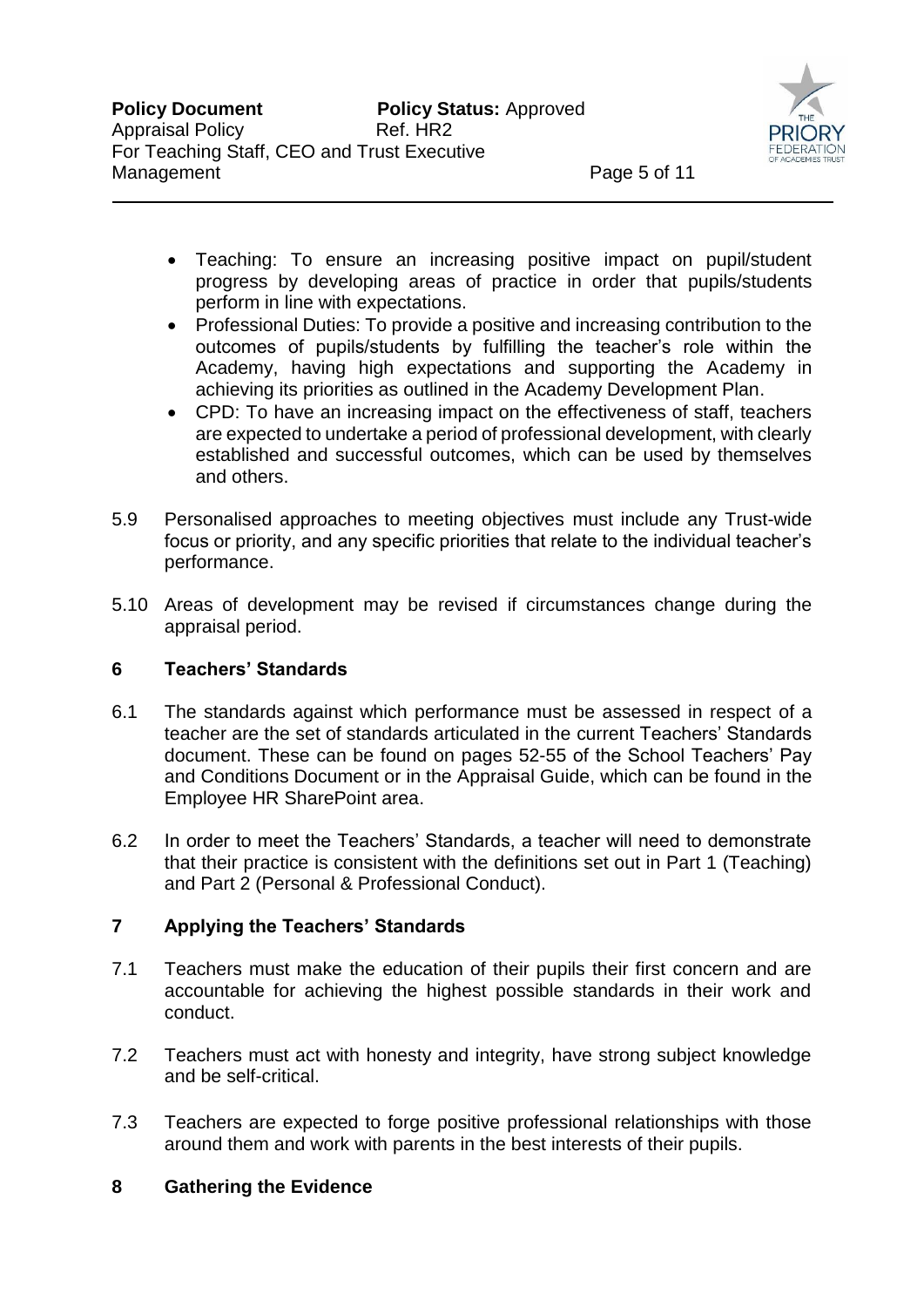

- 8.1 The evidence which is gathered by a member of staff will largely be determined by the nature and scope of the agreed personalised approaches to meeting the objectives and / or the Teachers' Standards and any TLR (where applicable). The range and level of evidence collected for appraisal and pay determination purposes will always be proportionate and minimise workload.
- 8.2 Examples of evidence may include but is not limited to:
	- evaluation of the quality of teaching
	- observations of improved classroom practice
	- reviews of assessment approaches
	- reviews of lesson planning records
	- internal tracking and the impact of student progress
	- leadership team walkabouts where they have a relevance to specific teacher objectives
	- evidence supporting progress against Teachers' Standards
	- parents' voice
	- pupils' voice
	- school improvement and departmental / Faculty plans
	- effective involvement in Quality Assurance processes.
- 8.3 Objectives and performance management discussions will not be based on teacher generated data and predictions, or solely on the assessment data for a single group of pupils.
- 8.4 For appraisal purposes, the Trust is committed to ensuring all evidence gathering is developmental and supportive and that those involved in the process will:
	- carry out the role with professionalism, integrity and courtesy
	- evaluate objectively
	- report accurately and fairly
	- respect the confidentiality of the information gained.

#### 8.5 Impact of Covid-19 (special arrangements for 2021/2022 appraisal cycle)

Due to the impact of Covid-19 during the academic year of 2020-2021, we will use our discretion and take pragmatic steps in relation to how we will operate our appraisal arrangements for this cycle. We will make sure that employees are not penalised during the appraisal process or in respect of any subsequent pay progression decisions as a result of the impact of the pandemic including the decision to restrict pupil attendance at schools, such as where this has had an impact on the ability of the employee to meet fully their objectives.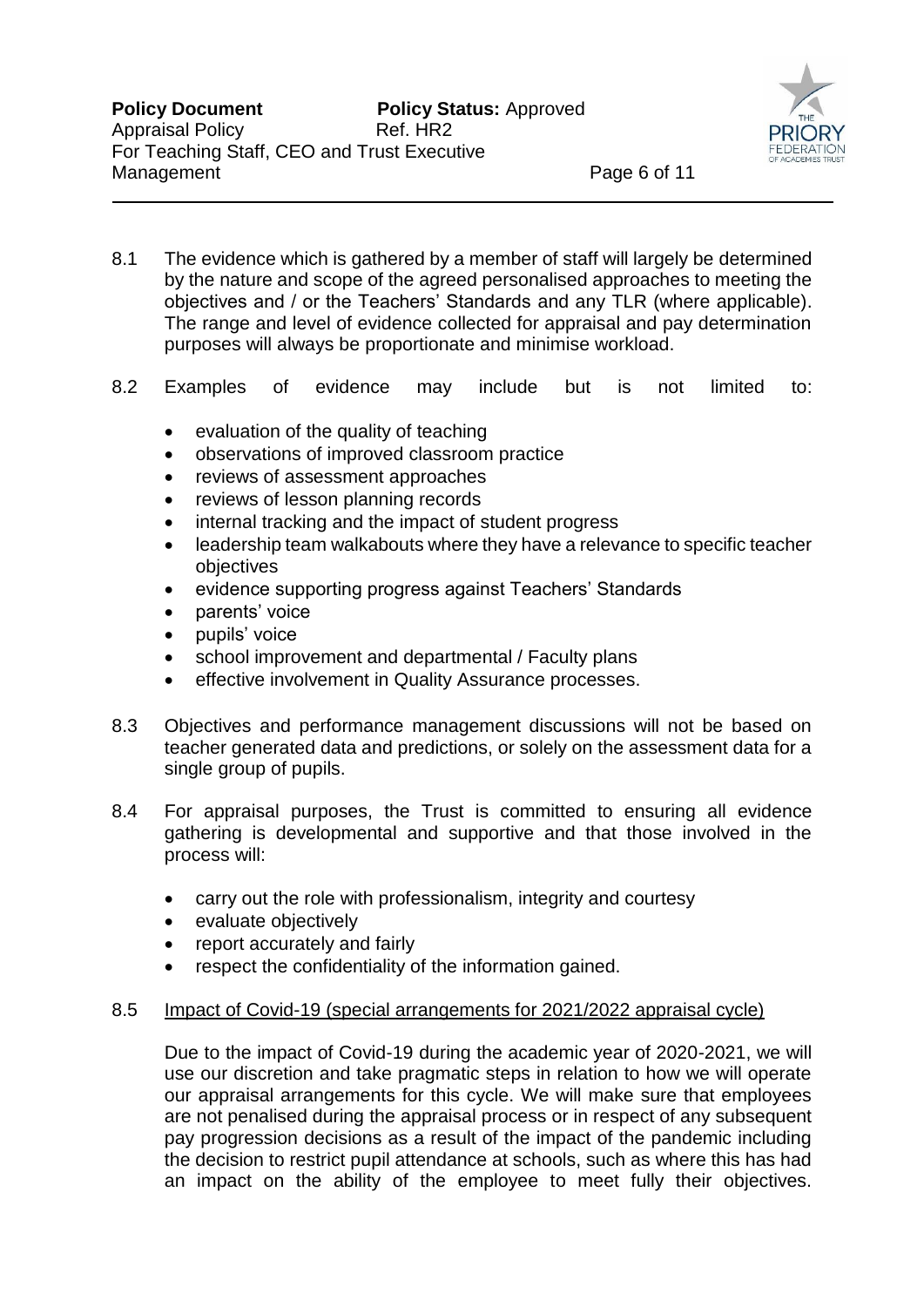

Employees will not be expected to create new evidence to demonstrate progression against objectives as the relevant evidence should already be available. Our priority is to ensure the process is managed in a way that avoids increased workload for all parties concerned.

## **9 Reviewing Performance and Annual Assessment**

#### **Observation**

- 9.1 This Trust understands the importance of carrying out observation of classroom practice and other responsibilities of teachers. Observation assesses performance to identify strengths (so the appraiser can give positive feedback and praise) and areas for development but also provides a way of gaining useful information which can inform improvements in the Trust more generally and enabling teachers to learn from each other and collaborate.
- 9.2 In this Trust, performance will be regularly observed and quality assured by a variety of means and the amount and type of classroom observation will depend on the individual circumstances of the employee and the overall needs of the Trust.

### Development and support

- 9.3 The Trust's Maximising Effectiveness Programme will be informed by the training and development needs identified through the appraisal procedure and through the general needs of the individual academies and the Trust.
- 9.4 Support to meet individual or collective development needs should be provided within the context of each Academy's development plan.

#### Feedback

- 9.5 Within this Trust, employees will receive constructive feedback on their performance throughout the year and as soon as practicable after an observation has taken place (where applicable) or other evidence has come to light. Feedback should highlight particular areas of strength as well as any areas that require further development. Often this can resolve issues without the need for any formal action.
- 9.6 Feedback may also be sought from relevant employees within the Trust.
- 9.7 Where there are concerns about any aspects of an employee's performance the appraiser will meet with the appraisee to provide informal support.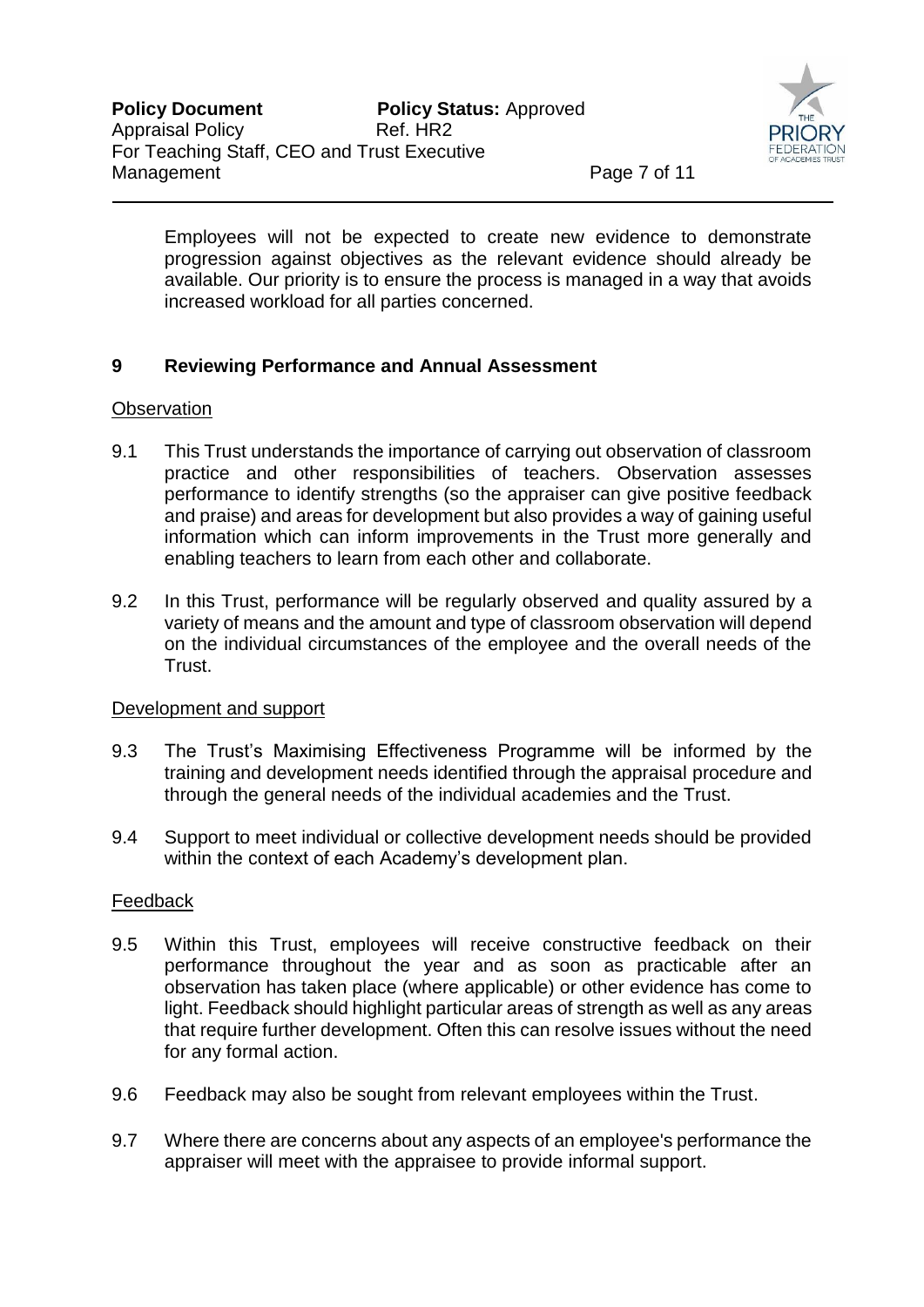

9.8 Whilst this informal support is being provided, the teacher will still be subject to the appraisal process as set out in this policy.

#### Informal Support

- 9.9 The Headteacher (or those with delegated responsibility) will inform the Director of Human Resources and the Director of Teaching and Learning at the earliest possible opportunity of any teacher who is unlikely to meet the appraisal objectives or where other concerns come to light.
- 9.10 An informal meeting will take place between the teacher and the Headteacher (or those with delegated responsibility) to give clear feedback about the nature and seriousness of the concerns, and discuss the improvements required. There is no right to be accompanied to this meeting.
- 9.11 The informal process will normally allow an informal review period of between 4 to 10 weeks where an employee is supported by way of a support plan (Teachers Informal Support/Performance Plan) to meet the objectives. The agreed period may be adjusted to suit the merits and circumstances in each individual case. The support plan will set out what improvement is required and what support will be provided.
- 9.12 At the end of this informal review period when progress is reviewed, if the appraiser is satisfied that the employee has made, or is making sufficient improvement, the appraisal process will continue as normal, with any remaining issues continuing to be addressed through that process. If performance is improving and the appraiser feels that further time is required to monitor improving performance, the appraiser can decide to extend the informal review period but it should not be unduly long. If no or insufficient improvements are made, the process will move to the Formal Stage 1 of the HR1 Teachers Capability Policy. It will be for the Headteacher (or person conducting this process) to decide which process will be followed.

### Annual assessment

- 9.13 At the end of the cycle, assessment of performance will be on the basis agreed at the beginning of the cycle.
- 9.14 The Trust or Headteacher must assess the performance in the appraisal period against the agreed approaches to meeting objectives and relevant standards.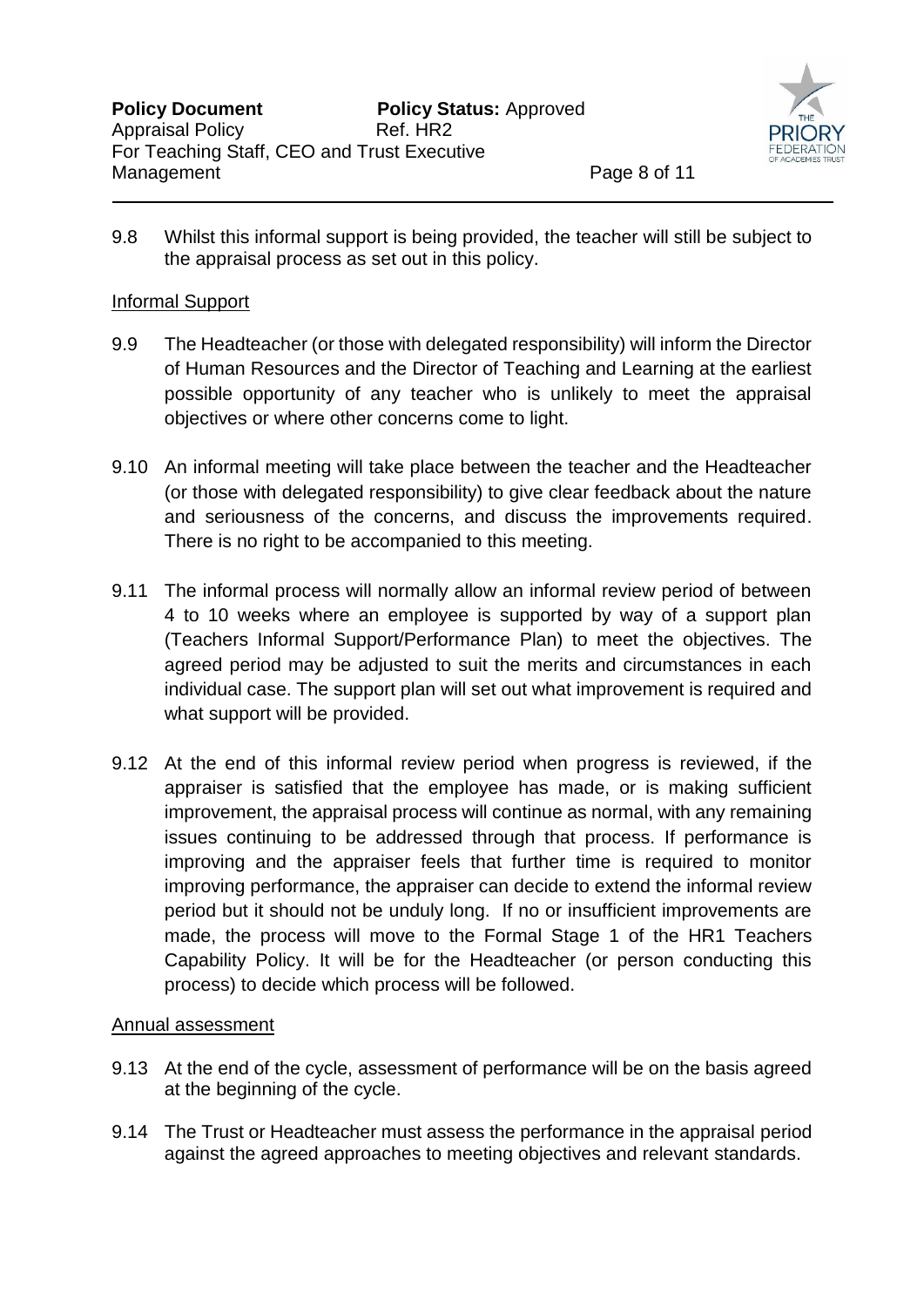

- 9.15 A written appraisal report must be provided at the conclusion of the appraisal process – by 31st October for teachers and by 31st December for the CEO, the Headteachers and the Trust Executive Management Team. The report must record the overall appraisal assessment against objectives and any relevant standards, an assessment of professional development needs and any action to be taken to address them, and pay recommendation. The recommendation on pay will be in accordance with the criteria set out in the Pay Policy.
- 9.16 Good progress towards the achievement of an objective in challenging or exceptional circumstances, even if the performance criteria have not been met in full, may be assessed favourably. If agreement cannot be reached, especially on the outcomes of an appraisal meeting, the teacher may appeal to the Headteacher. The CEO, the Headteachers and the Trust Executive Management Team may appeal to the Chair of the Pay, Performance and HR Committee. The Chair of the Trust will review all cases where there has not been a resolution and will make a decision that will be final.
- 9.17 The appraisal process will moderated by appropriately qualified and experienced colleagues.

### **10 Conflict of Interest**

In any circumstances where an individual believes that their participation in any part of the appraisal process amounts, or may amount, to a 'conflict of interest', they should declare this to their appraiser.

## **11 Transition to Capability**

If an employee demonstrates underperformance and has not responded to the informal support (Stage1) provided in accordance with Section 9 of this policy, the employee will be notified in writing that the appraisal system will no longer apply and that their performance will be managed under the formal stages of the Trust's HR1 Teachers Capability Policy and will be invited to a formal capability meeting (stage 2).

## **12 General Principles Underlying This Policy**

### 12.1 Confidentiality

The appraisal process and the supporting documentation will be treated with strict confidentiality at all times. However, the desire for confidentiality does not override the need for Headteachers and the Trust to quality-assure the operation and effectiveness of the appraisal system. Only those who need access to such information will be granted access to enable them to discharge their responsibilities as directed by the Trust. The Trust will monitor the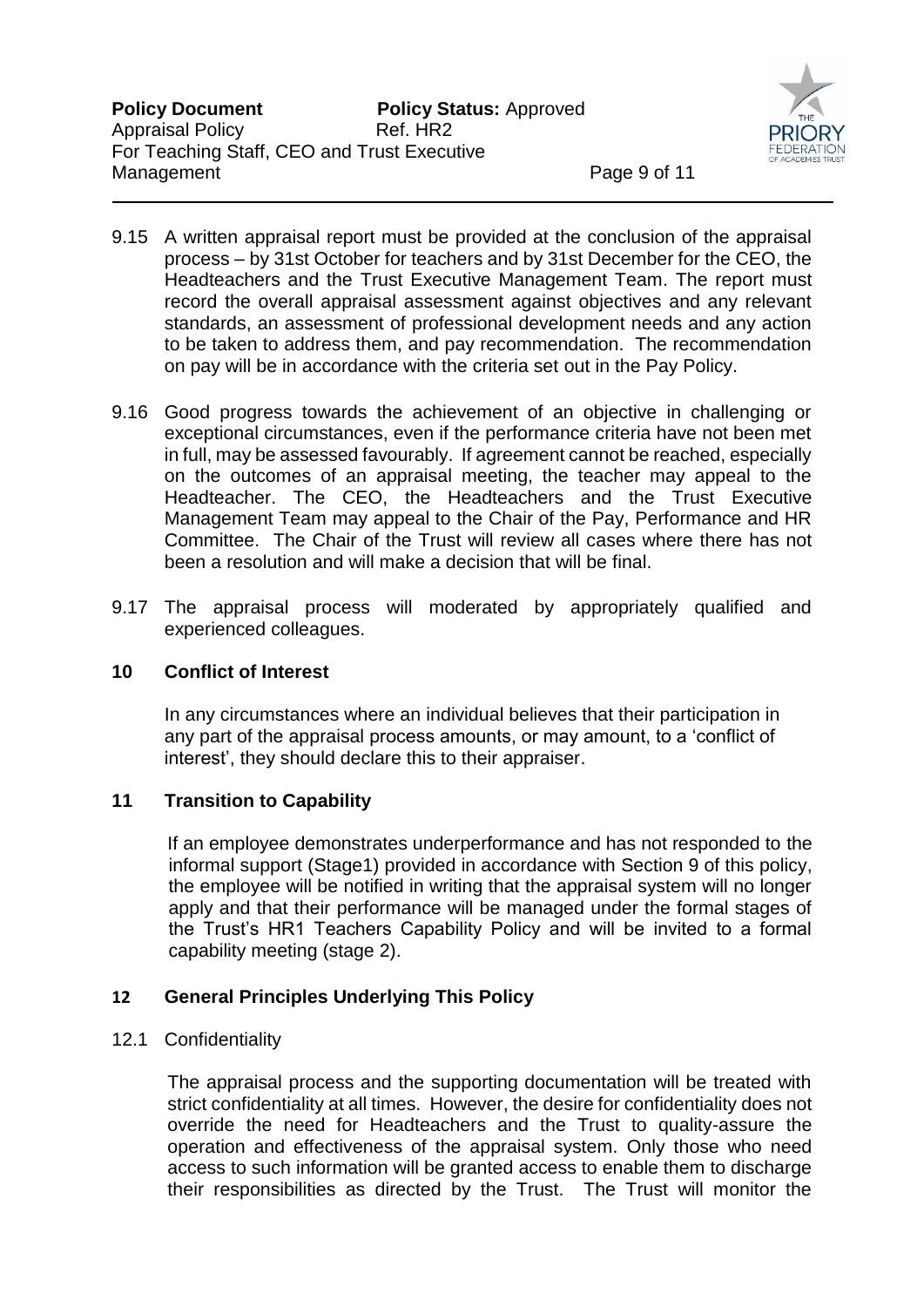

operation and effectiveness of the appraisal system and review it at appropriate intervals. The Headteacher in each Academy will moderate a sample of the appraisal forms to check that they comply with the Trust's HR2 Appraisal Policy for Teaching Staff. As the employer, the Trust will sample appraisal forms to ensure consistency in the application of the appraisal policy.

12.2 Consistency of treatment and fairness

In its oversight of the appraisal system, the Trust is committed to ensuring consistency of treatment and fairness and to abide by relevant equality legislation including the duty to make reasonable adjustments for disabled employees. The Governing Body is aware of the guidance on the Equality Act 2010 issued by the Department for Education.

12.3 Retention and data protection

The final version of the appraisal documentation will be held centrally. The sharing of such information is governed by the data protection principles under the Data Protection Act 2018. The Trust will ensure that all written appraisal records are retained in a secure place for six years and then destroyed.

### **13 Policy Review**

This policy is reviewed annually by the Trust in accordance with the STPCD. We will monitor the application and outcomes of this policy to ensure it is working effectively.

## **14 Policy amendment**

 This policy will be reviewed annual and may only be amended or withdraw by The Priory Federation of Academies Trust.